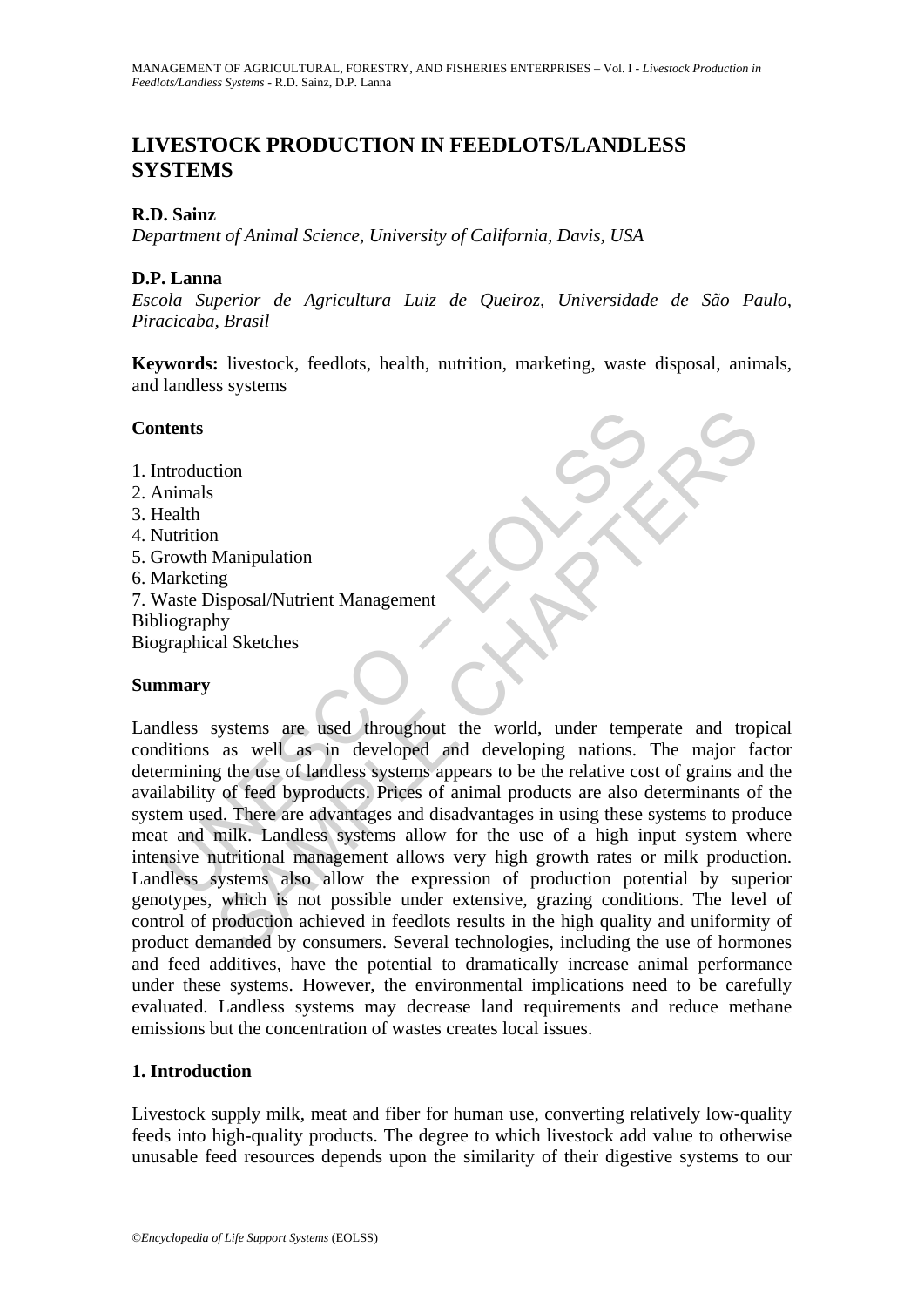own. Therefore, species such as swine and poultry are simple-stomached animals like humans, and depend upon relatively high quality feeds to maintain high levels of production. This places them into partial competition with humans for cereal grains and oilseeds. In contrast, species such as cattle, sheep and goats are ruminants, whose compartmentalized stomachs enable them to utilize fibrous feeds that are inedible to humans. These feed resources may include pastures and rangelands, as well as many crop residues and byproducts of the food processing industries. To achieve economically viable levels of productivity, these feeds are often supplemented with cereal grains and other human-edible feeds. The proportions of these resources devoted to feedlot production depend upon market conditions, including relative prices of different feeds, meat and milk, as well as product quality specifications.

# **2. Animals**

t production systems may be classified as intensive or extensive<br>olve management of animals in artificial environments, i.e., clin<br>are factors are closely controlled by the producer. In temperat<br>applified by the swine and inction systems may be classified as intensive or extensive. Intensive systems<br>annagement of animals in artificial environments, i.e., climatic, dietary,<br>tors are closely controlled by the producer. In temperate zones, the Meat production systems may be classified as intensive or extensive. Intensive systems involve management of animals in artificial environments, i.e., climatic, dietary, and disease factors are closely controlled by the producer. In temperate zones, these are exemplified by the swine and poultry industries, although some ruminant feedlots could also be considered in this category. In tropical and less-developed areas, pigs and poultry are often raised under extensive conditions, and ruminants are rarely fed cereal diets for prolonged periods. Extensive production systems require little human manipulation of the environment, so that livestock must survive, reproduce and grow under the prevailing natural conditions. Most landless systems used for ruminant production control some of the environmental conditions, while others cannot be controlled in a cost effective manner. Due to variations in latitude, altitude and meteorological factors, livestock are thus exposed to temperatures ranging from below  $0^{\circ}$ C to over 40 $^{\circ}$ C, and relative humidity from 10 to 100%. Depending upon location, there is a variety of ecto- and endo-parasites that can impair performance directly or indirectly by transmitting disease. Feed availability and quality also vary tremendously among locations, within and between years. In temperate zones, livestock must cope with cold stress and low feed availability, depending on the season. In comparison, animals raised extensively in the tropics often have abundant feed of very low quality, and must deal with heat stress and more intense parasitism. Under tropical conditions, periods of relative cold weather, drought and decreased photoperiod can also decrease pasture production and feed availability. Clearly, desirable animal characteristics will vary depending on the type of production system and environmental constraints, so that no one type of animal could fit all locations and markets.

*Bos taurus* cattle, represented by the European breeds of cattle, tend to perform well in temperate environments and produce meat that is of high quality. There is significant variation among breeds as well as within breeds in growth potential and fattening characteristics, as exemplified by the difference among the medium- framed British breeds such as Angus, Hereford or Shorthorn as compared to the larger-framed continental breeds such as Charolais, Limousin and Gelbvieh. These differences also include mature size, which can be very important in determining the efficiency of the cow-calf production segment of the production system. Large-frame animals can grow faster and for a longer period of time, and thus are very efficient under the landless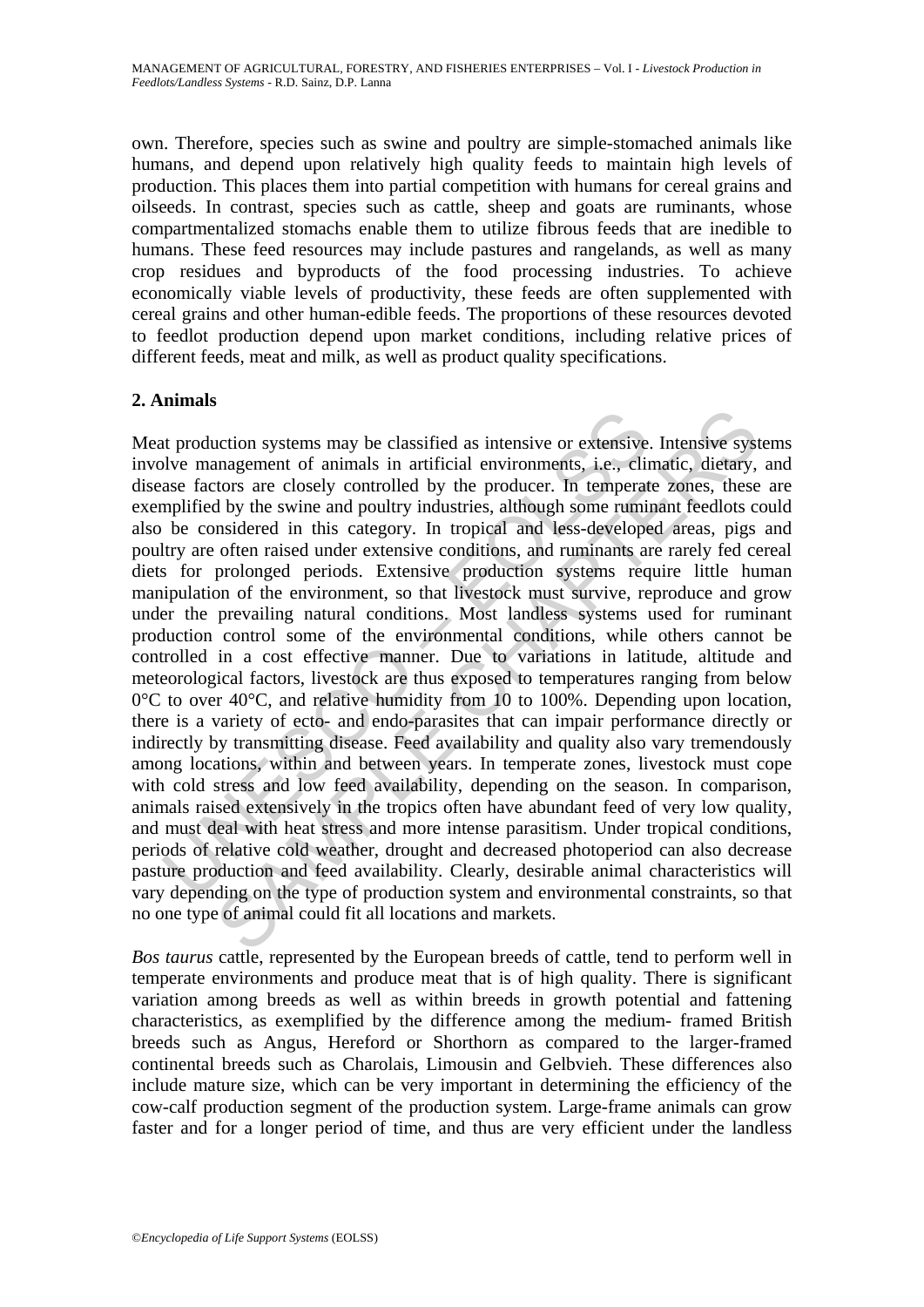feedlot system. On the other hand, the larger sizes of the cows can have a great impact in reducing the efficiency of calf production (Figures 1 and 2).



Figure 1. Possible effects of management and mature size on productivity, expressed as the weight of weaned calves relative to the weight of cows bred.



Figure 2. Possible effects of management and mature size on productivity, expressed as the weight of weaned calves relative to the feed consumed by the cow-calf pair.

Genetic differences become much more pronounced when we compare these European types of cattle, *Bos taurus* with the humped (Zebu) cattle or *Bos indicus*. Zebu cattle tend to have significant advantages in hot environments, whether they are dry or wet, as compared to *Bos taurus*. These advantages are related to their ability to dissipate heat, to withstand the higher temperatures without suffering a loss of intake and to their resistance to ecto- and endo-parasites. These advantages allow the Zebu to survive and produce in tropical environments which can be detrimental or fatal to their European cousins. The NRC guidelines include a 10 percent adjustment in maintenance requirement recognizing that Zebu cattle have a lower fasting heat production than *Bos taurus*. This lower requirement for maintenance is most important for beef cows or in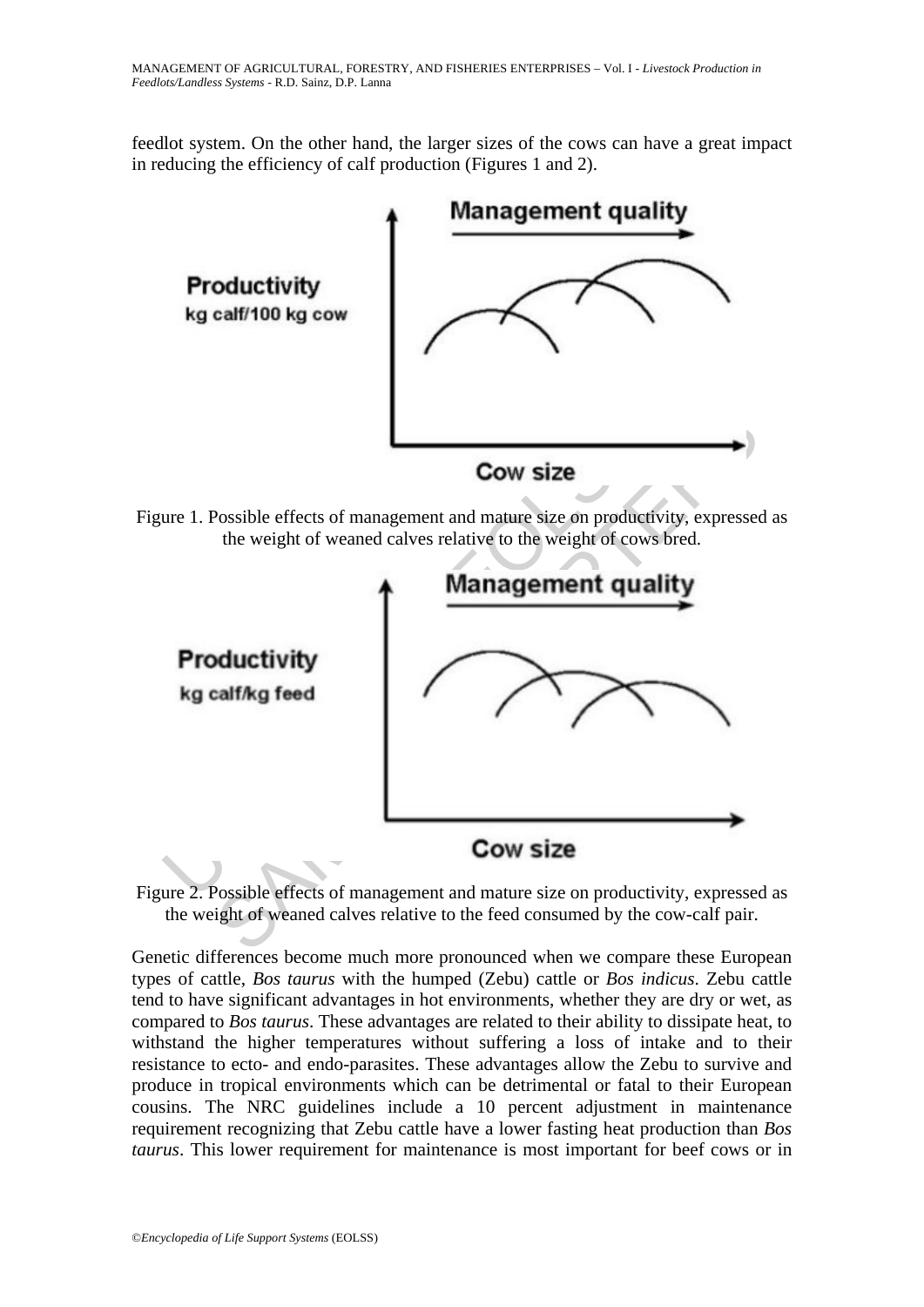systems where animals are fed for low productivity. *Bos indicus* cattle tend to have higher activities of calpastatin, an inhibitor of intracellular calcium-dependent proteases, and lower rates of protein turnover, than *Bos taurus*. Since protein turnover is energetically expensive, this is likely one of the mechanisms for the reduced maintenance requirement. Since meat tenderization depends upon post-mortem proteolysis, *Bos indicus* cattle also produce meat that is significantly tougher than that from *Bos taurus* cattle. Zebu cattle also tend to marble less than *Bos taurus*, which probably accounts for the persistence of the marbling score as the primary quality grading variable in the U.S. market, in spite of the lack of significant relationship between marbling and tenderness (Fig. 5). It should be noted that the advantage of Zebu under tropical conditions becomes a disadvantage under extreme cold, where its ability to dissipate heat rapidly and its lack of insulating sub-cutaneous fat then becomes a liability. North American producers understand that Brahman cattle in cold environments will actually require more feed. Nevertheless in the hot environments of the south and southwest of the U.S. a certain proportion of Zebu (usually between 1/4 and 3/8) is essential for survival and productivity of cattle in those environments.

ironments will actually require more feed. Nevertheless in the hot south and southwest of the U.S. a certain proportion of Zebu (u: 3/8) is essential for survival and productivity of cattle in those envically, beef cows de Internal and marketing the content of the maintain of the maintain of the main technologies for sinth (and the main of the U.S. a certain proportion of Zebu (usually between<br>essential for survival and productivity of cattl Typically, beef cows depend upon native range or improved pastures for all or most of the year. They are bred to calve in either Spring or Fall, and calves are weaned at 6 to 8 months of age. After weaning, calves may go direct to a feedlot for finishing (that is, fed to market weight and fatness), they may be placed on pasture for a period prior to feeding, or they may be finished on pasture. Depending upon the management sequence, animals may thus enter the feeding phase at weights ranging from 150 to 450 kg. From this point onwards, management of feedlot cattle entails mainly the health program, the feeding program, growth manipulation, and marketing.

TO ACCESS ALL THE **15 PAGES** OF THIS CHAPTER, Visit: http://www.eolss.net/Eolss-sampleAllChapter.aspx

#### **Bibliography**

- - -

Buttery, P.J., Dawson, J.M. (1990) Growth promotion in farm animals. Proc. Nutr. Soc. 49:459-466. [A review of several technologies for improving animal growth performance]

Delgado, C, Rosegrant, M, Steinfeld, H, Ehui, S, Courbois, C. (1999) Livestock to 2020 and Beyond. International Food Policy Research Institute, Washington, DC. [An analysis of projected global livestock production and demand for animal products]

Hahn, G.L. (1981) Housing and management to reduce climatic impacts on livestock. J. Anim. Sci. 52:175-186. [A description of environmental effects on livestock production and approaches for mitigation]

Johnson, H.D. (1991) The lactating cow in the various ecosystems : environmental effects on its productivity. In: Feeding Dairy Cows in the Tropics: Proceedings of the FAO Expert Consultation. (Anonymous, Ed.), p. 9-21. FAO, Rome. [An analysis of environmental effects on milk production]

National Research Council (1996) Nutrient Requirements of Beef Cattle, 7th Ed. National Research